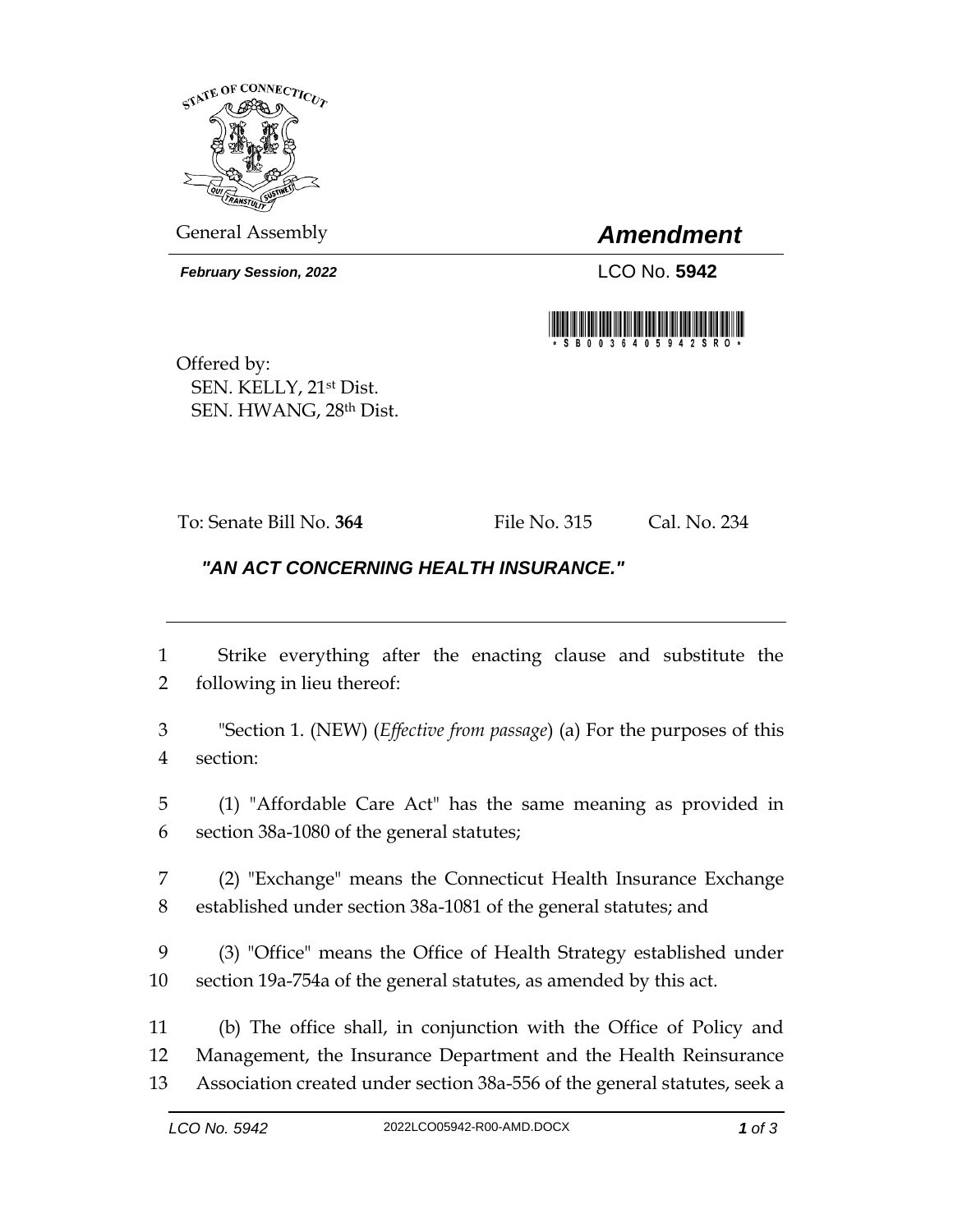state innovation waiver under Section 1332 of the Affordable Care Act to establish a reinsurance program pursuant to subsection (d) of this section. (c) Subject to the approval of a waiver described in subsection (b) of this section, the office, not later than September 1, 2023, for plan year 2024 and annually thereafter for the subsequent plan year, shall: (1) Determine the amount needed, not to exceed twenty-one million two hundred ten thousand dollars, annually, to fund the reinsurance program established pursuant to subsection (d) of this section; and (2) Inform the Office of Policy and Management of the amount determined pursuant to subdivision (1) of this subsection. (d) The amount described in subsection (c) of this section shall be utilized to establish a reinsurance program for the individual health insurance market designed to lower premiums on health benefit plans sold in such market, on and off the exchange, provided the federal government approves the waiver described in subsection (b) of this section. Any such reinsurance program shall be administered by the Health Reinsurance Association. The Treasurer shall annually pay the amount as described in subsection (c) of this section for the purpose of administering such reinsurance program.

 (e) If the waiver described in subsection (b) of this section terminates and the office does not obtain another waiver pursuant to subsection (a) of this section, the Treasurer shall cease paying the amount described in subsection (c) of this section for the purpose of administering the reinsurance program established pursuant to subsection (d) of this section.

 Sec. 2. (*Effective from passage*) Not later than January 1, 2023, the Insurance Department shall prepare and submit a report, in accordance with section 11-4a of the general statutes, to the joint standing committee of the General Assembly having cognizance of matters relating to insurance. Such report shall include, but need not be limited to, an